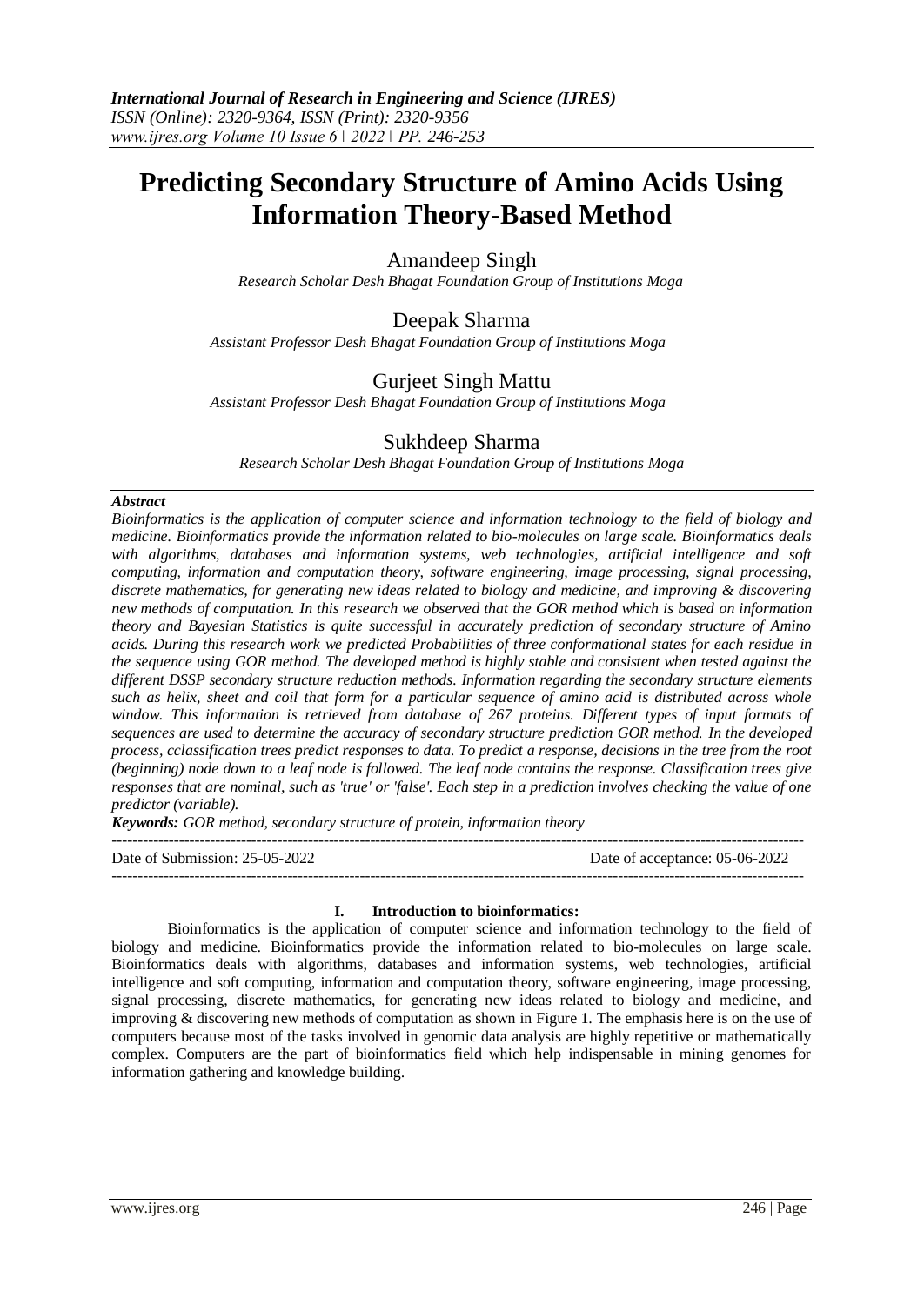

**Figure 1: Bioinformatics Combination**

Bioinformatics differs from a related field known as computationalbiology. The area of the bioinformatics is limited to sequence, structural, and functional analysis of genes and genomes and their corresponding products. However, computational biology defines the computation encompasses in all biological areas. For example, mathematical modelling of ecosystems, population dynamics, application of the game theory in behavioural studies, and phylogenetic construction using all employ computational tools, but do not necessarily involve biological macromolecules.Beside this distinction, there are some terms presents which define how these two terms are related. For example, one version defines bioinformaticsas the development and application of computational tools in managing all kindsof biological data, whereas computational biologyis more confined to the theoretical development of algorithms used for bioinformatics.

## **II. Literature Review:**

Gerhart et.al (2011) discussed method must be found to handle how the drastically increasing amount biological data is stored and accessed. Currently, this data is spread across numerous sources, making analysis of said data more difficult. The BioDB tool will serve as a solution. By creating programmable objects from the current biological data tables and using them in conjunction with a local database that is populated on an asneeded basis, BioDB combines the various data sources into a single fast and effective platform.

Chang et.al (2010) studied the intellectual property (IP) for bioinformatics databases play a key role in accelerating development of biological sciences and biotechnological industry. This paper presents current and global position of IP protection in bioinformatics database. A protection method has been proposed after analyzing characteristics of bioinformatics database and considering different database protection methods. Further, the paper seeks to analyze the diffusion process of biological information and develops an argument that bioinformatics primary database should be put in public domain, though they may be given financial subsidies by the government or other public funds according to the diffusion phase of biological information. Suitable methods of IP protection in the bioinformatics secondary database have been suggested.

Chen et al. (2011) discussed that classification trees are nonparametric statistical learning methods that incorporate feature selection and interactions, possess intuitive interpretability, are efficient, and have high prediction accuracy when used in ensembles. This paper provided a brief introduction to the classification treebased methods, a review of the recent developments, and a survey of the applications in bioinformatics and statistical genetics.

Fallahiet. al (2011) revealed that different amino acids have different preferences for taking part in alpha helices and beta sheets conformations. Different substitution matrices have been prepared to compare the proteins' secondary and tertiary structures. Unfortunately, in many cases these matrices are unable to produce reliable results, due to the complexity of these conformations. In this work, following dissection of beta sheets with different size, the amino acids compositions of each position in each class of beta sheets were extracted and compared. The amino acid contents of the same position in different beta sheets were also compared. Our results indicate great differences in amino acid contents between beta sheets with different size. Individual substitution matrices might be required in order to do alignment and comparison studies for different types of beta sheets. These results might also imply alternative evolutionary route for beta sheets with different size; longer beta sheets could be a result of merging the smaller one together in different combinations, rather than simple expansion of the smaller sheets. Based on these findings hopefully we would be able to propose an improved substitution matrix (possibly more than one) that could be used for all secondary structures, regardless of their size.

Lin et. al (2011) discussed the adsorption and desorption of three basic amino acids (L-His, L-Lys and L-Arg) with a spherical cellulose adsorbent containing the carboxyl group. Static experiments were carried out as function of pH, initial amino acid concentration, adsorption time and temperature. The adsorbent showed excellent adsorption capacities for the mentioned basic amino acids. The equilibrium adsorption data of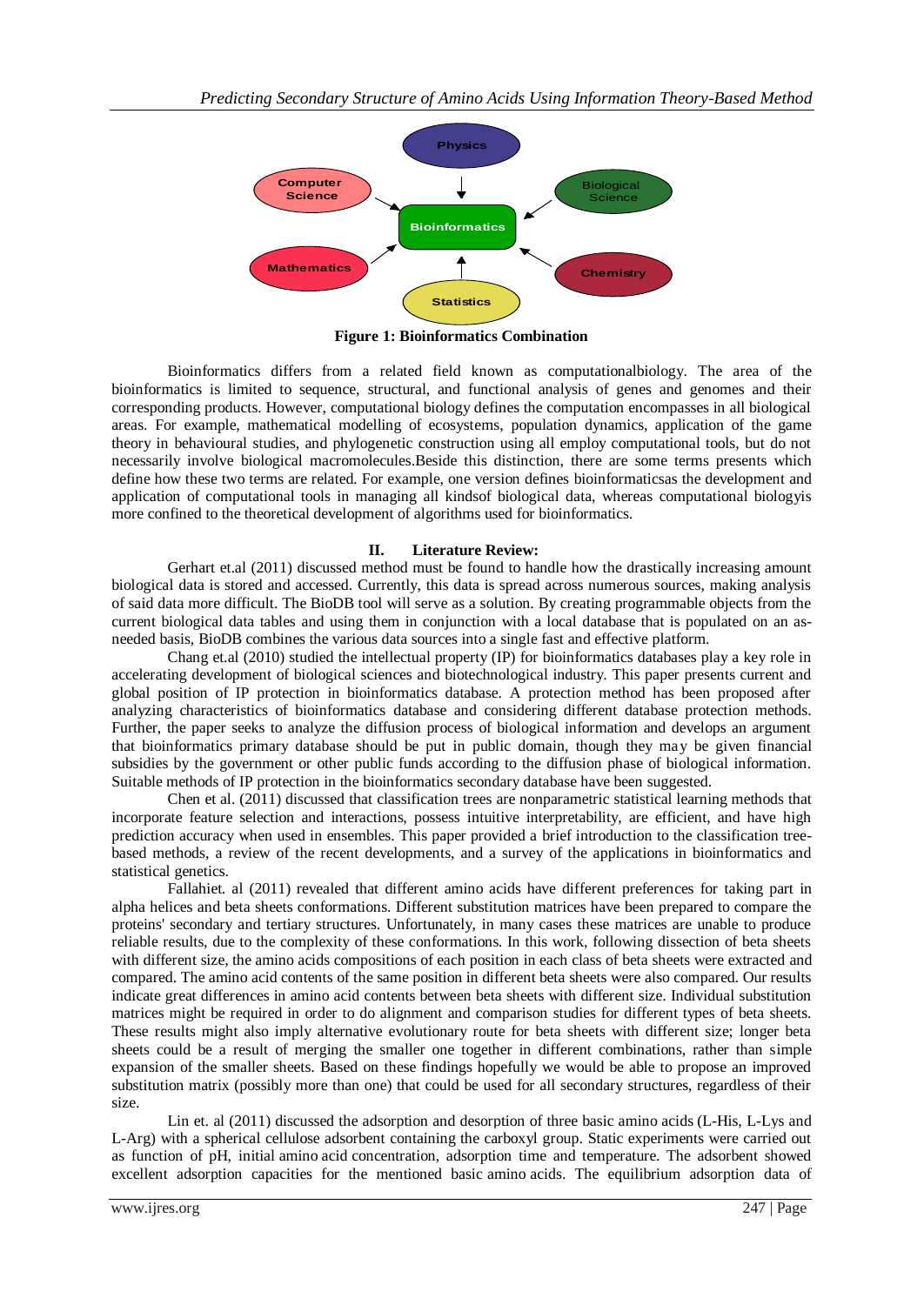the amino acids on adsorbent were analyzed by Langmuir and Freundlich models. The kinetics of basic amino acids adsorption nicely followed the second-order rate expression which demonstrated that chemical adsorption plays a significant role in the adsorption mechanism. Moreover, dynamic experiments were performed to determine the breakthrough curves. Regeneration experiments were tried four cycles and the results implied that the cellulose adsorbents had such advantages as simple regeneration, high recovery and reusability.

Zamaniet. al (2011) studied the efficiency of a number of commonly used amino acid encodings by using artificial neural networks and substitution scoring matrices. An important step in many machine learning techniques applied in computational biology is encoding the symbolic data of protein sequences reasonably efficient in numeric vector representations. This encoding can be achieved by either considering the amino acid physicochemical properties or a generic numerical encoding. In order to be effective in the context of a machine learning system, an encoding must preserve information relative to the problem at hand, while diminishing superfluous data. To this end, it is important to measure how much an encoding scheme can conserve the underlying similarities and differences that exist among the amino acids. One way to evaluate the effectiveness of an amino acid encoding scheme is to compare it to the roles that amino acids are actually found to play in biological systems. A numerical representation of the similarities and differences between amino acids can be found in substitution matrices commonly used for sequence alignment, since these substitution matrices are based on measures of the interchangeability of amino acids in biological specimens. In this study, a new encoding scheme is also proposed based on the genetic codon coding occurs during protein synthesis. The experimental results indicate better performances compared to the other commonly used encodings.

Greene et.al (2012) studied the isolated polypeptides comprising or consisting essentially of specific structural motifs (e.g., three beta-sheets and two alpha-helices) are provided, wherein the polypeptides exhibit at least one cell signaling or other non-canonical activity of biological relevance, Also, provided are polynucleotide's encoding such polypeptides, binding agents that bind such polypeptides, analogs, variants and fragments of such polypeptides, etc., as well as compositions and methods of identifying and using any of the foregoing.

Exarchoset. al (2007) determines the distinction between cis peptide bonds from trans isomers in protein sequences facilitates the exploration of protein structures and functions. In this study, authors evaluated the effect of a large and informative feature vector, towards the reliable prediction of peptide bond conformation between any two amino acids. We used multiple sequence alignment, secondary structure information, real valued solvent accessibility predictions for each amino acid and physicochemical properties of the surrounding residues. A three stage schema was developed, comprising of feature extraction, feature selection and peptide bond classification between any two amino acids. Authors also explored the performance achieved when using the full feature vector without performing feature selection. The best discriminating ability was achieved using a Naive Bayes classifier, combined with wrapper feature selection. The proposed approach yielded prediction accuracy 86%, sensitivity 82% and specificity 90% in discriminating cis and trans peptide bond conformations.

An et.al (2009) discussed the development of the protein secondary structure prediction. Some concerned secondary structure prediction methods are introduced. Then we propose a novel method to predict protein secondary structure , which substantially improves the prediction accuracy both over 80% in CB513 and RS126 database. At the end, we point out some possible trends in the protein secondary structure prediction in the future.

Shi et. al (2009) discussed the protein prediction, the location of disulfide bonds can strongly reduce the search in the conformational space. Therefore the correct prediction of the disulfide connectivity starting from the protein residue sequence may also help in predicting its 3D structure. In this paper, we describe a method to predict disulfide connectivity in aprotein given only the amino acid sequence, using neural network, and given input of symmetric flanking regions of N-terminus and C-terminus cystines augmented with residue secondary structure (helix, sheet, and coil) as well as evolutionary information. 252 protein sequences were selected from the SWISS-PROT database. From the results of 4-fold cross validation, authors find that merging protein secondary structure allows us to obtain significant prediction accuracy improvements.

Hateganet. al (2007) studied the problem of jointly encoding the amino acid sequence and the secondary structure information of proteins, in the current format in which more and more proteins are stored in Swiss-Prot database. The new method, dubbed ProtCompSecS, combines the compressor ProtComp previously designed only for amino acid sequences, with a dictionary based method, where the dictionary containing the patterns for representing the secondary structure is obtained by suitably processing the Dictionary of Protein Secondary Structure (DSSP) data base. We experimented with protein sequences of 14 complete proteomes. When comparing the performance of ProtCompSecS algorithm with that of ProtComp algorithm, for those sequences that have annotated secondary structure information, it surprisingly appeared that encoding both sequence and secondary structure information is more efficient than encoding the protein sequence alone (without knowledge of the secondary structure). This is a strong argument for claiming that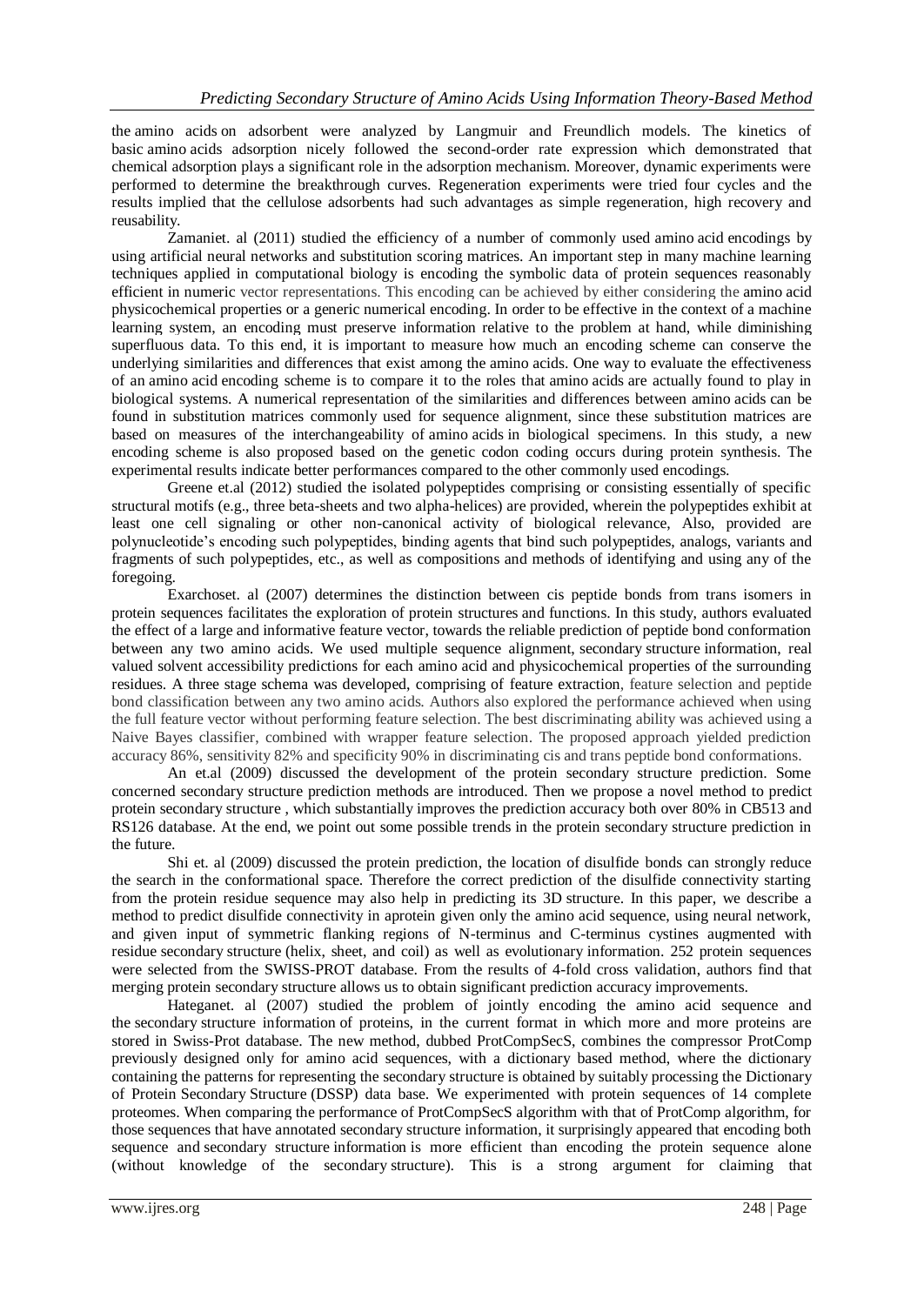the secondary structure has a high descriptive value for modeling and understanding the primary structure (the amino acid sequence) of a protein.

Miyazawa (2011) stated advantages of a mechanistic codon substitution model for evolutionary analysis of protein-coding sequences. Each codon substitution rate is proportional to the product of a codon mutation rate and the average fixation probability that depending on the type of amino acid replacement and has advantages over nucleotide, amino acid and empirical codon substitution models in evolutionary analysis of protein-coding sequences. It can approximate a wide range of codon substitution processes. If no selection pressure on amino acids is taken, it will become equivalent to a nucleotide substitution model. If mutation rates are assumed not to depend on the codon type, then it will become essentially equivalent to an amino acid substitution model. Mutation at the nucleotide level and selection at the amino acid level can be separately evaluated.

Ismail et.al (2010) studied the sequence-structure relationship is the key step in protein modeling and de novo protein design. Although almost 55,000 protein structures are solved and stored in proteindatabank, elucidating sequence-structure relationship is still a challenging task. To understand sequence-structure relationship better, a statistical analysis of amino acid residues in four major structural classes of protein viz. α proteins, β proteins,  $α/β$  proteins and  $α+β$  proteins is performed. We use non-homologous proteins from (<; 30% identity) October 2008 release Brookhaven ProteinDataBank (PDB) with resolution better than 2.5 angstrom. Interestingly, in comparison to the helical protein, the helical propensities of hydrophobic residues in mix proteins (containing both  $\alpha$  helix and  $\beta$  sheet) are increased significantly. On the other hand, the helical propensities of hydrophilic residues are reduced in mixed proteins. A reverse trend is observed in strand propensity. The difference in helical propensity of hydrophobic and hydrophilic residues in different fold may be due to differential folding mechanism. The size of protein may also play a crucial role. A position specific analysis of helices is also done in all  $\alpha$  and  $\alpha/\beta$  proteins. The detailed analysis of helix dissection revealed that, the presence of β sheet influences the individual preference of amino acids in different positions within helix. This result indicates that the preference of amino acid in different positions (N terminus, C terminus and middle) within  $\alpha$  helix are influenced by long range interactions with other structural elements.

Kumar et.al (2010) discussed in this paper a new method for the prediction of the protein secondary structure from the amino acid sequence. The method is based on the most recent version of the standard GOR algorithm. A significant improvement is obtained by combining multiple sequence alignments with the GOR method. Additional improvement in the predictions is obtained by a simple correction of the results when helices or sheets are too short, or if helices and sheets are direct neighbours along the sequence. The imposition of the requirement that the prediction must be strong enough, i.e. that the difference between the probability of the predicted (most probable) state and the probability of the second most probable state must be larger than a certain minimum value also improves significantly secondary structure predictions.

Singh et.al (2010) discussed the research in bioinformatics has accumulated large amount of data. As the hardware technology advancing, the cost of storing is decreasing. The biological data is available in different formats and is comparatively more complex. Knowledge discovery from these large and complex databases is the key problem of this era. Data mining and machine learning techniques are needed which can scale to the size of the problems and can be customized to the application of biology. In the present research work, the Chou-Fasman Method is implemented with the help of data mining. Protein structure determination and prediction has been a focal research subject in the field of bioinformatics due to the importance of protein structure in understanding the biological and chemical activities of organisms. The experimental methods used by biotechnologists to determine the structures of proteins demand sophisticated equipment and time. A host of computational methods are developed to predict the location of secondary structure elements in proteins for complementing or creating insights into experimental results. Cluster analysis is used as data mining model to retrieve the results.

#### **III. Methodology**

Advances in molecular biology in the last few decades, and the availability of equipment in this field have allowed the increasingly rapid sequencing of considerable genomes of several species. The most fundamental tasks in bioinformatics include the analysis of sequence information which involves the following the prediction of the 2D structure of a protein using algorithms that have been derived from the knowledge of physics, chemistry and from the analysis of other proteins with similar amino acid sequences as in Figure 2. One of the methods used for predicting secondary structure is GOR method.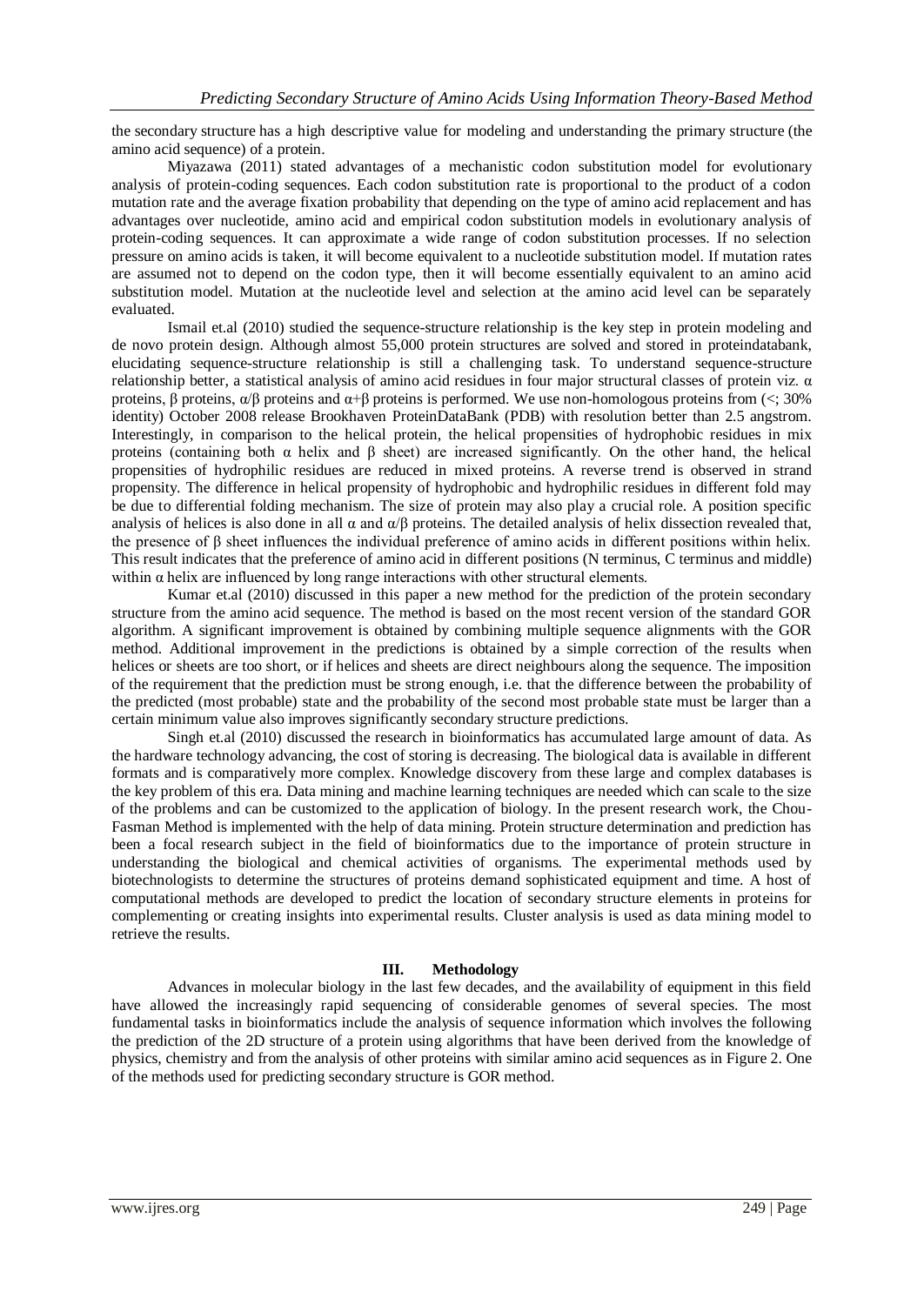

Figure 2: General Framework for Protein Secondary Structure Prediction (PSSP) Method

In prediction method for secondary structure of protein determines the accuracy in terms of present percentage of helix, sheet and coil. Formation of α-helix, β- sheet and coils are predicted with respect to each amino acid residue present in a sequence of amino acids residues. Result of the prediction of all secondary structure elements are combined to obtain the result of prediction of secondary structure of protein as in Figure 3.

## **Implementation of GOR method:**

The GOR method is named after its authors Garnier-Osguthorpe-Robson. The GOR method uses both information theory and Bayesian statistics for predicting the secondary structure of proteins. The GOR method consist the information about a slightly longer segment of the polypeptide chain.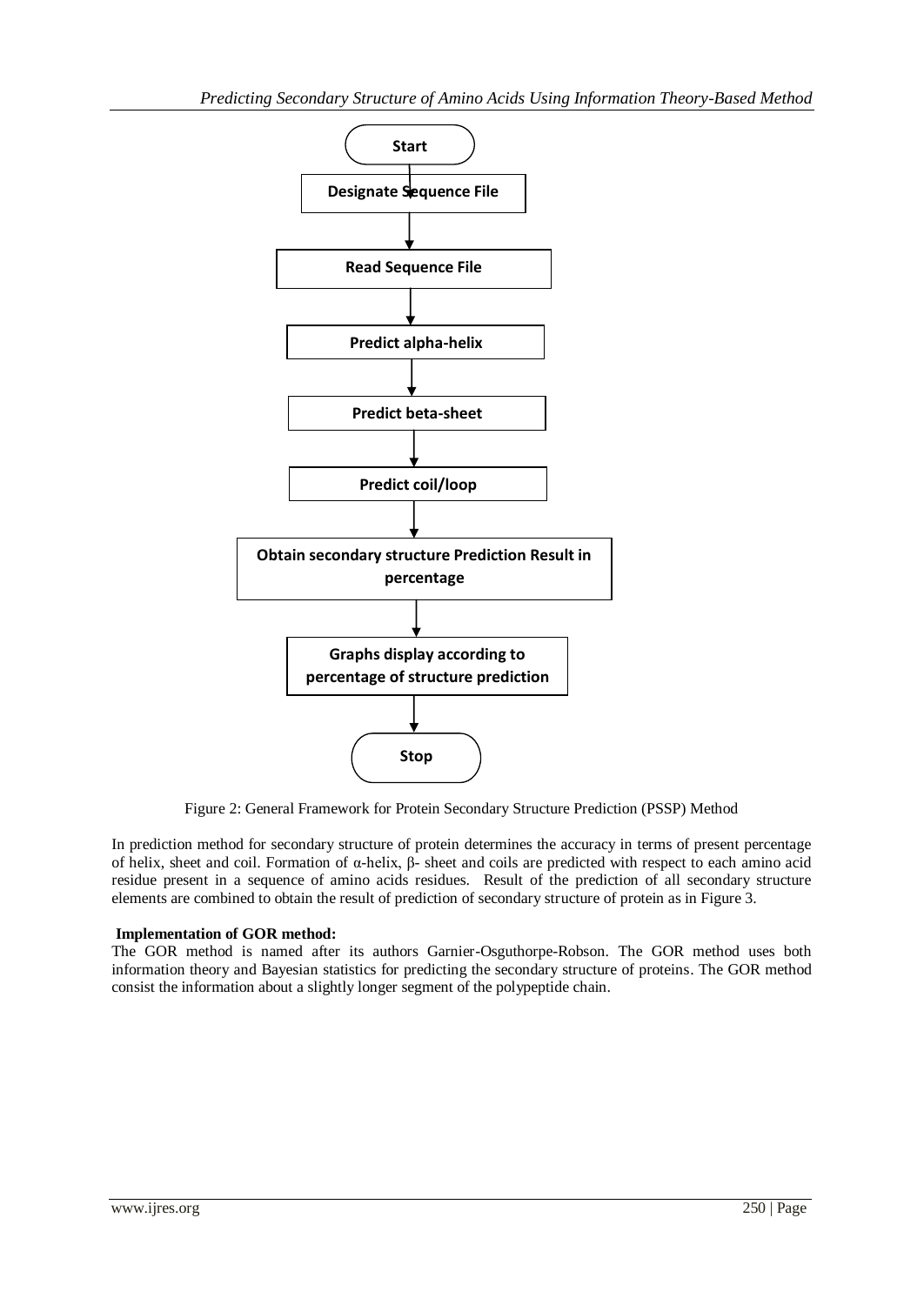Work Flow Diagram of GOR method



Code relating the amino acid sequence and secondary structure of proteins established by the Robson using the combination of information theory and Bayesian statistics. Database of 267 protein standards are prepared with the help of visual studio. Three tables are prepared from this data of helix, beta sheet and coil. The information theory approach used by researchers to analyze the contributions of several traditional amino acid residues using mutual information concept. GOR method uses an information function as shown in Figure 3. To determine the structure for a given amino acid position j, the GOR method looks at a window of 8 amino acids before and 8 after the position of interest as in Equation1. Suppose  $a_j$  is the amino acid that we are trying to determine. GOR looks at the residues in Equation

$$
a_{j-7} a_{j-8} \dots \dots a_j \dots \dots a_{j+7} a_{j+8}
$$

Intuitively, it assigns a structure based on probabilities it has calculated from protein databases. These probabilities are of the form as shown in Equatoins 2 and 3:

… (1)

Pr[amino acid j is  $\alpha |a_{i-7} a_{i-8} ... ... a_{i} ... ... a_{i+7} a_{i+8}]$  $\ldots$  (2) Pr[amino acid j is  $\beta | a_{i-7} \ a_{i-8} \dots | a_{i} \dots | a_{i+7} a_{i+8}$ ]  $\ldots$  (3)

In GOR method, three scoring matrices, and each column consist the probability of finding each amino acid at one of the 17 positions, are prepared. Information theory forms on the basis of information function I(S, R)which will be fully represented in mathematical notation together with other functions and formula.

Shannon tells us the concept of mutual information and how the information is conveyed. The information function is described in terms of logarithm ratio of the conditional probability P (S|R)of observing conformation S.

The information available as to the joint occurrence of secondary structural conformation Sand amino acid R is given by Equation4:

$$
I(S; R) = \log \frac{P(S|R)}{P(S)} \qquad \qquad \dots (4)
$$

www.ijres.org 251 | Page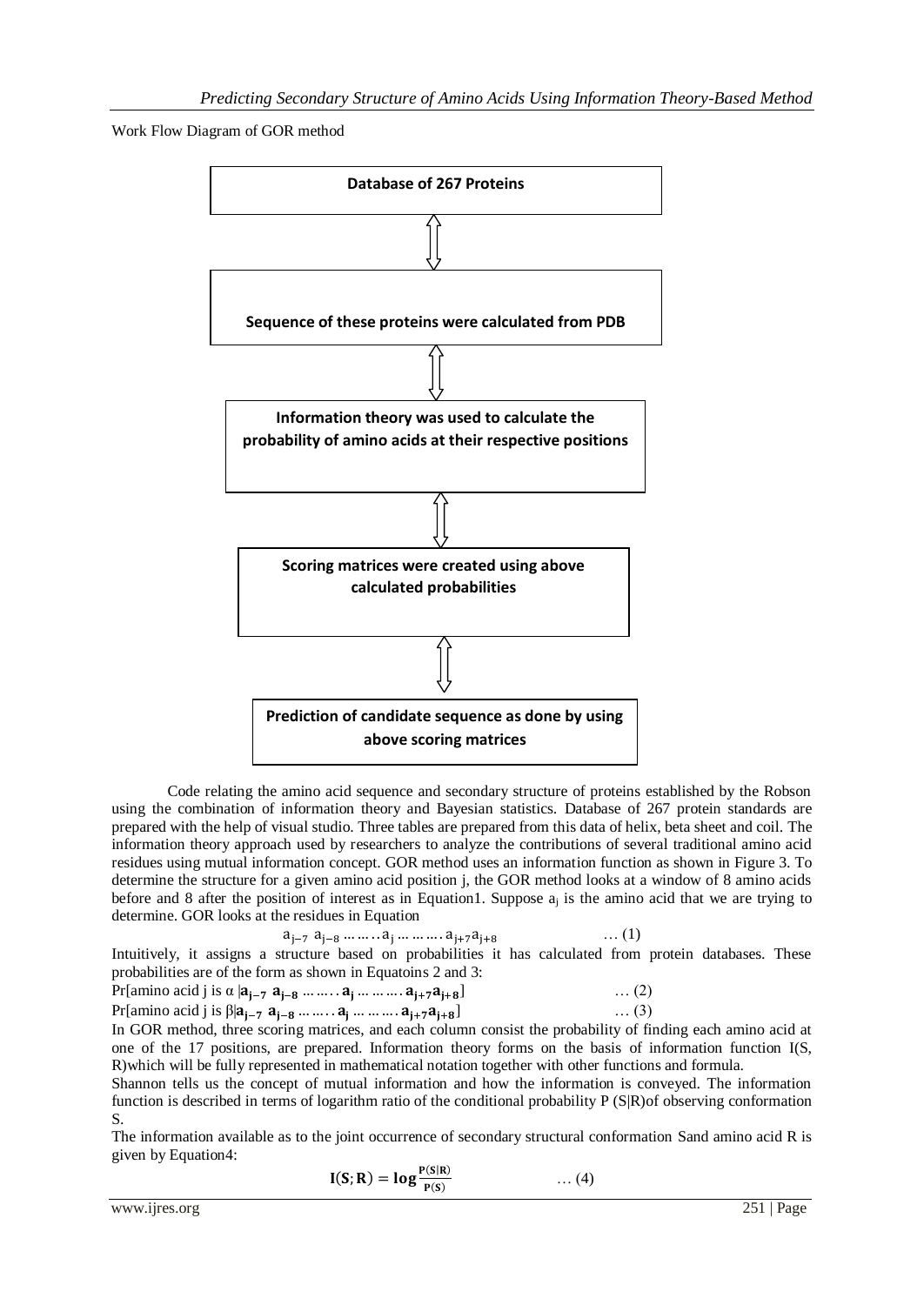where P(S | R) is the conditional probability of conformation Sgiven residue R, and P(S) is the probability of conformation S. The information function is defined as the logarithmic ratio of the conditional probability P (S|R). Where S is observed conformation which can be one of three states*:* helix (H), extended (E), or coil (C) for residue R, where R is one of the 20 possible amino acids and the probability P(S) of the occurrence of conformation S.

By Bayes' rule, the probability of conformation Sgiven amino acid R*,*(S | R) is given by Equation5:

$$
P(S|R) = \frac{P(S,R)}{P(R)}
$$

… (5)

where P(S, R) is the joint probability of Sand Rand P (R) is the probability of R. These probabilities can be predicted from the frequency of each amino acid found in each structure and the frequency of each amino acid in the structural database. Given these frequencies in Equation6:

$$
I(S; R) = \frac{\log f_{S,R}}{f_S} \dots (6)
$$

wheref<sub>S R</sub>is the frequency of amino acid Rin conformation Sand  $f<sub>SI</sub>$  is the frequency of all amino acid residues found to be in conformation S.

#### **IV. Results and Discussion:**

In present work, we dealt with amino acid residues to determine the secondary structure of sequences. GOR method is used to predict the structure of amino acids. Combination of amino acids results in formation of protein through peptide bond.GOR method is window structure based experiment. It useu the 17\*20 window size. It predicts the percentage of three conformational states according to the presence of it in protein sequence. The DSSP code is used in GOR method that will reduce the 8 classes code to 3 classes. Different types of sequence formats are used in present work as input. Each format has its own format and significance. Classification trees are generated from root node down to leaf node. It will check the values of one predictor or variable. MATLAB platform is used to done the present work.

#### **V. Conclusion and future scope:**

Author studied the GOR method based on information theory and Bayesian Statistics is quite successful in its accuracy of secondary structure prediction. Probabilities of three conformational states are predicted for each residue in the sequence with the help of GOR method and this information can be used for further analysis. These are results are achieved when predictions are made on single sequence. The developed method is highly stable and consistent when tested against the different DSSP secondary structure reduction methods conducted in this research. Information regarding the secondary structure elements such as helix, sheet and coil that form for a particular sequence of amino acid is distributed across whole window. This information is retrieved from database of 267 proteins. Different types of input formats of sequences are used to determine the accuracy of secondary structure prediction GOR method. Classification trees predict responses to data. To predict a response, follow the decisions in the tree from the root (beginning) node down to a leaf node. The leaf node contains the response. Classification trees give responses that are nominal, such as 'true' or 'false'. Each step in a prediction involves checking the value of one predictor (variable). Variety of different sequences formats can be introduced for further analysis.Varieties of Bioinformatics tools are available which can be used to incorporate new research in Bioinformatics field.Present GOR method is based on single sequence but in future it can be incorporated to multiple sequence alignment to achieve different results.Since the research in bioinformatics field increasing rapidly. So our requirement to achieve optimal result in less time.

#### **REFERENCES**

- [1]. An, B., Zhai, Y. and Zhang, M. (2009) "Accuracy of Protein Secondary Structure Prediction Continues to Rise" International Conference on MASS' 09, pp.1-4.
- [2]. Akitomi, J. (2007) "Method for predicting Secondary Structure of RNA, an apparatus for predicting and a predicting program" US Patent 0235155.
- [3]. Balaban, D.J. and Aggarwal, A. (2005) "Method and apparatus for providing a Bioinformatics Database" US Patent 7215804.
- [4]. Benner, S.A. (1997) "Application of Protein Structure Prediction" US Patent 6377893.
- [5]. Chang, J. and Zhu, X. (2010) "Bioinformatics Database: Intellectual Property Protection Strategy" Journal of Intellectual property Rights Vol 15, pp.447-454.

[6]. Chen, X., Wang, M. and Zhang, H. (2011), "The use for classification trees for bioinformatics", John Wiley & Sons, Inc. WIREs Data Mining KnowlDiscov,pp 55–63.

[7]. Deris, S.B., Illias, R.B.M., Senafi, S.B., Abdalla S.D. and Arjunan S.N.V." Protein Secondary Structure Prediction From Amino Acid Sequence Using Artificial Intelligence Technique" pp. 1-245, 2007.

[8]. [Exarchos, K.P.,](http://ieeexplore.ieee.org/search/searchresult.jsp?searchWithin=p_Authors:.QT.Exarchos,%20K.P..QT.&newsearch=partialPref) [Exarchos, T.P.,](http://ieeexplore.ieee.org/search/searchresult.jsp?searchWithin=p_Authors:.QT.Exarchos,%20K.P..QT.&newsearch=partialPref) [Papaloukas, C.,](http://ieeexplore.ieee.org/search/searchresult.jsp?searchWithin=p_Authors:.QT.Papaloukas,%20C..QT.&newsearch=partialPref) [Troganis, A.N. and](http://ieeexplore.ieee.org/search/searchresult.jsp?searchWithin=p_Authors:.QT.Papaloukas,%20C..QT.&newsearch=partialPref) Fotiadis, D.I. (2007) "Predicting peptide bond conformation using feature selection and the Naive Bayes approach" IEEE EMBS 2007, pp.5009-5012.

- [9]. Fallahi, H. and Yarani, R. (2010) "Positional preferences by 20 amino acids in beta sheets" IEEE BIBMW 201, pp.806-807.
- [10]. Gerhart, J. an[d Sacan, A. \(](http://ieeexplore.ieee.org/search/searchresult.jsp?searchWithin=p_Authors:.QT.Sacan,%20A..QT.&newsearch=partialPref)2011) "BioDB: Integration of biological knowledgebases" IEEE BIBMW 2011, pp. 899.

[11]. Greene, L.A. (2011) "Polypeptide Structural Motifs Associated With Cell Signaling Activity" US Patent 0004185.

[12]. Gardner, S. (2003) "Modular Bioinformatics Platform" US Patent 0177143.